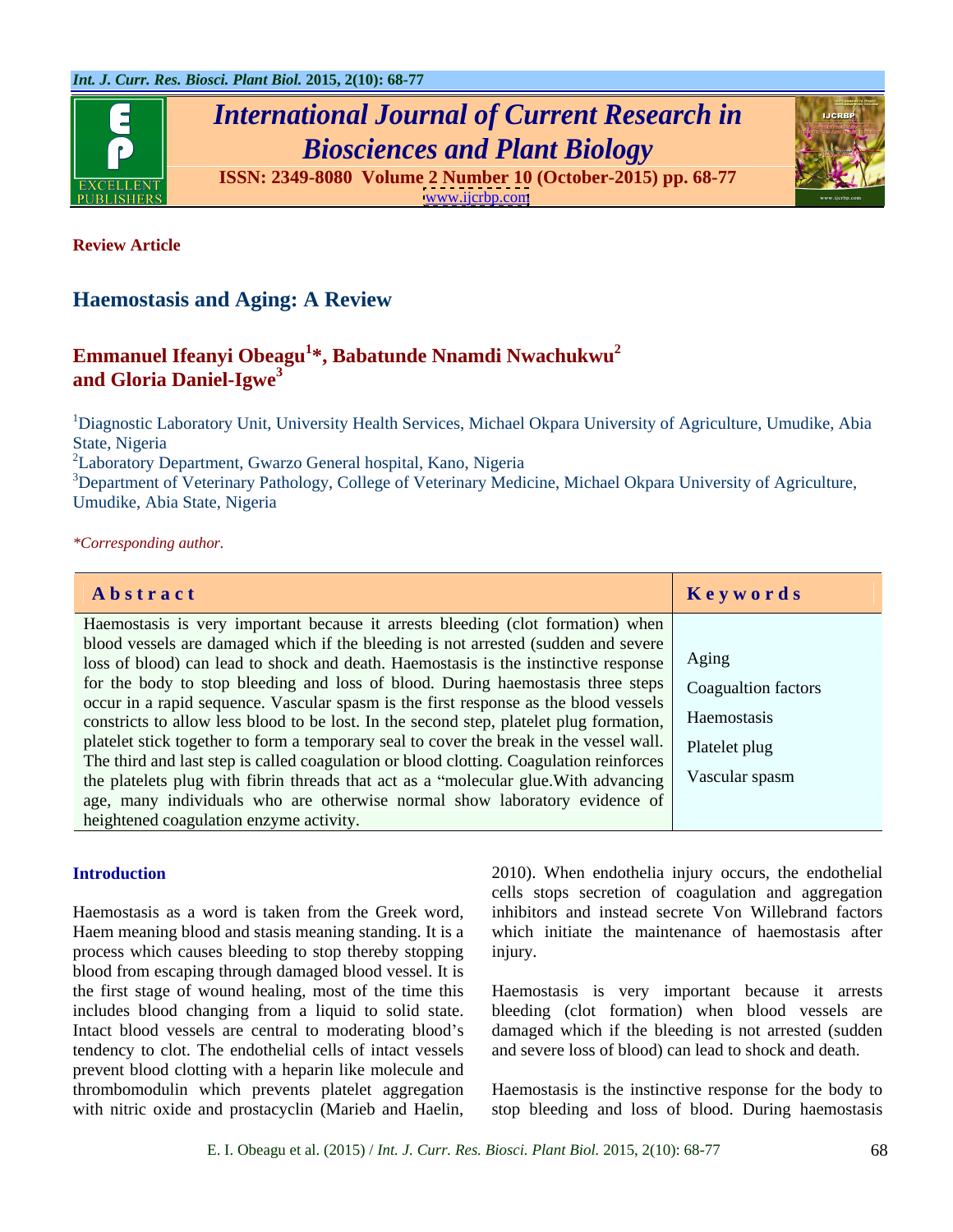three steps occur in a rapid sequence. Vascular spasm is the first response as the blood vessels constricts to allow less blood to be lost. In the second step, platelet plug formation, platelet stick together to form a temporary seal to cover the break in the vessel wall. The third and last step is called coagulation or blood clotting. Coagulation reinforces the platelets plug with fibrin threads that act as a "molecular glue" (Marieb and Haelin, 2010). Platelets are large factors in the haemostatic process. They allow for the creation of the "Platelet plug" that forms almost directly after a blood vessel has been ruptured. Within seconds of a blood vessel's epithelial wall being disrupted, platelets begin to adhere to the sub-endothelium surface. It takes approximately sixty seconds until the first fibrin strands begin to intersperse among the wound. After severe minutes the platelet plug is completely formed (Boon, 1993). Haemostasis is maintained in the body via three mechanisms. coagulates.

- (1) Vascular spasm is the blood vessels first response to injury. The damaged vessels will the amount of blood loss. This response is triggered by factor such as a direct injury to
- 

plug formation is activated by glycoprotein called the Von Willebrand factor which are found in the blood plasma. When platelets in the blood are activated they then become very sticky so allowing them to stick to other platelets and adhere to the injured area (Lassila, 2012; Springer, 2011).

(3) Blood coagulation- Clots form upon the conversion of fibrinogen to fibrin, and its addition to the platelet plug (secondary hemostasis). Coagulation which is the third and final step in its rapid response reinforces the platelet plug. Coagulation uses fibrin threads that act as a glue for the sticky platelets. As the fibrin mesh begins to form the blood is also transformed from a liquid to a gel like substance through involvement of clotting factors and pro coagulates.

### **Haemostatic factors and aging**

constrict (vasoconstriction) which reduces the With advancing age, many individuals who are amount of blood flow through the area and limit otherwise normal show laboratory evidence of heightened coagulation enzyme activity.

vascular smooth muscle, chemicals released by The lecture of D-Maris on haemostasis and aging held endothelial cells and platelet, and reflexes on (March 19, 2008) says, physiological aging is initiated by local pain receptors. The spasm associated with increased plasma levels of many protein response becomes more effective as the amount of blood coagulation with fibrinolysis impairment. This of damage is increased. may be of great concern in view of the known (2) Platelet plug formation, when the vessel wall is diseases and aging. Prothrombotic clotting factor; the damaged, the endothelial structures, including plasma concentration of several clotting factors namely basement membrane, collagen and microfibrils fibrinogen factor vii, factor viii, Von Willebrand factor are exposed. Surface bound Von Willebrand (VWF) factor ix, factor xii increase with progressing age factor binds to glycoprotein 1b on circulating. in healthy individuals (Maris et al., 2008). A study by Platelets resulting in an initial monolayer of Meade et al. (1977) in a population study of subjects adhering platelets. Being the second step in the aged 53-64years had shown significantly higher level of sequence they stick together (aggregation) to fibrinogen (300mg/dl) than those found in younger form a plug that temporarily seals the break in subjects aged 20 (250mg/dl).As 10mg/dl for each decade the vessel wall. As platelets adhere to the can be expected in healthy subjects. Fibrinogen collagen fibers of a wound they become spiked moreover is a molecule that plays a role in acute phase and much stickier. They then release chemical inflammation and fibrinogen level increases in reference messenger such as adenosine disphophate to interleukin in 6 and both are strongly connected with (ADP). These chemicals are released to cause aging (Balleisen et al., 1985). Factor vii plasma levels more platelets to stick to the area and release progressively increase with age from a mean of 95 their contents and enhance vascular spasm. units/dl in subjects of 20 years old to over 110 units/dl in Platelets alone are responsible for stopping the subjects over 50 years old. Thrombotic disorders have bleeding 0f unnoticed wears and tears of our shown to be more frequent in subjects with higher skin on a daily basis (Clemetson, 2012) platelet plasma levels of factor vii (Ershler, 1983) acting as aassociation between vascular and thromboembolic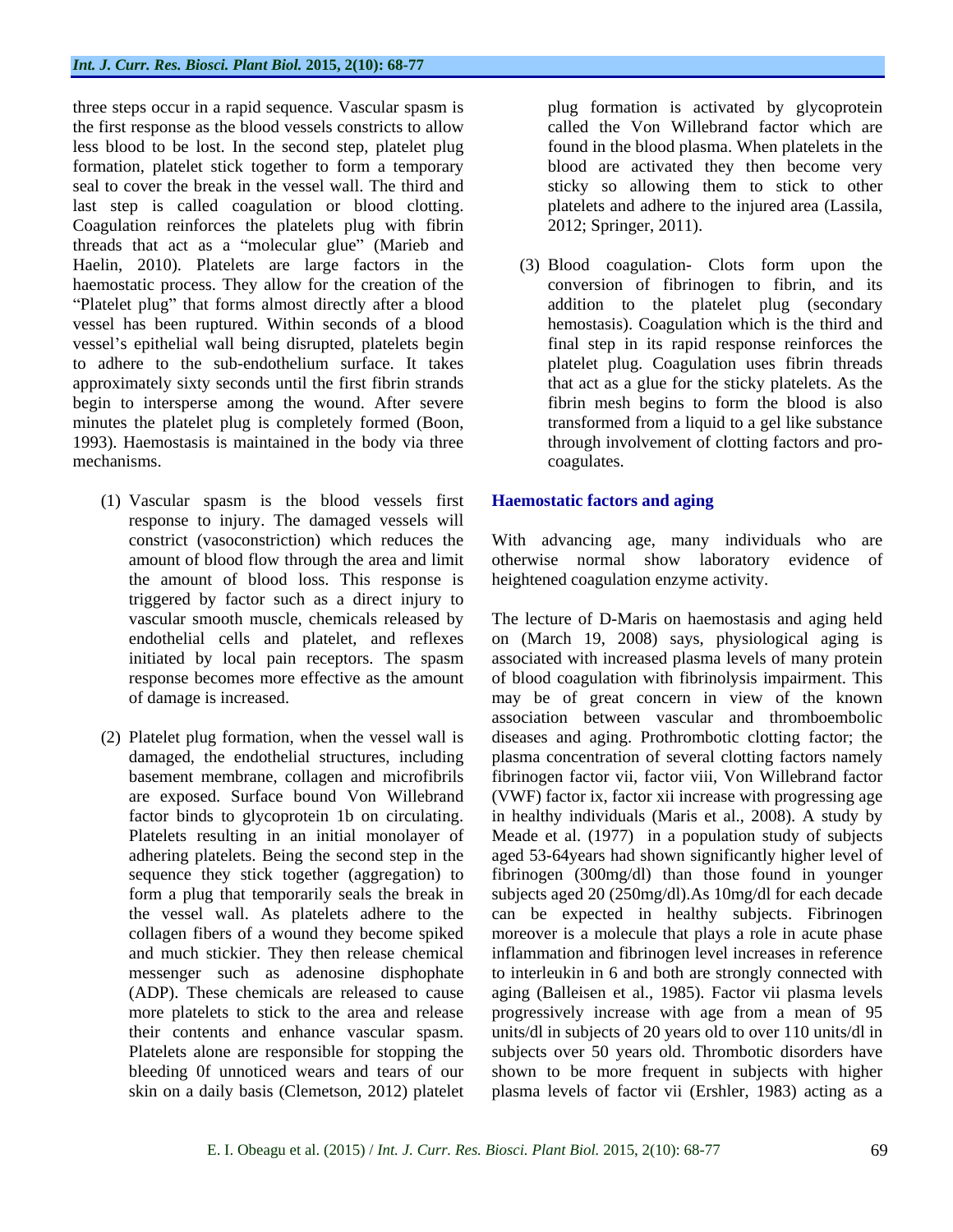in factor Vii. No significant age-related change in TFPI has been found in men (Ariensm et al., 1995). destruction.

- 
- $\bullet$
- 

Damaged blood vessels constrict vascular spasm is the blood vessel's first response to injury. The damaged vessels will constrict which reduces the amount of blood Platelet aggregation flow through the area and limits the amount of blood

cofactor in the activation of factor X promoted by factor The main function of platelets is to contribute to IXa, progressingly increase with age reaching a mean of haemostasis. The process of stopping bleeding at the site over 200 units/dl in the healthy subjects over sixty of of interrupted endothelium. They gather at the site and age, the level of factor ix and factor X activation peptide physically plug the hole. First platelets stick to also increase with advancing age (Bauer et al., 1990). substances outside the interrupted endothelium adhesion. The mean physiological inhibitors of blood coagulation Second they change shape, turn on receptors and secrete are natural anticoagulants produced by the liver and chemical messengers activation. Third, the stick to each circulating in the plasma, anti thrombin iii heparin co-other aggregation formation of this platelet plug factor ii. The protein C, protein S system and tissue (primary haemostasis) is followed by activation of the factor pathway inhibitors (T.F.P.I). The increase coagulation cascade with resultant fibrin deposition activation of the related coagulation is not the tissue linking (secondary haemostasis). These process may factors pathway, which increase with increase in age, the overlap the spectrum is from a predominantly platelet behavior pattern of TFPI is gender dependent, in women plug, or "white clot" to a predominantly fibrin clot, or statistically significant increase in plasma concentration "red clot" or the more typical mixture, the final result is of TFPI with age have been observed paralleling the rise the clot. Low platelet concentration is thrombocytopenia and is due to either decreased production or increased destruction.

**Normal haemostasis pathways** Elevated platelet concentration is thrombocytosis and is Normal haemostasis is achieved by a close interaction of unregulated production. The central cytoplasm is numerous dynamic processes or mechanisms which dominated by three types of platelet granules. The  $\partial$ include:  $\Box$  granules,  $\infty$  granules and lysosonal granules. The Vascular spasm plasma environment and with the damaged vessel wall. Platelet formation **It consists of phospholipid, cholesterol**, glycolipids and Blood coagulation at least nine glycoproteins named GP1, to GPix. The **Vascular spasm** either congenital, reactive (to cytokines), or due to platelet membrane is the site of interaction with the membrane phospholipids are asymmetrically distributed, with sphingomyeline and phosphatidylcholine predominating in the outer leaflet and phosphatidyl ethanolamine,-inositol and serine in the inner leaflet.

### **Platelet aggregation**

loss. This response is triggered by factor such as a direct Platelet aggregation may occur by at least two injury to vascular smooth muscle, chemicals released by independent but closely linked pathways. The first endothelia cells and platelets and reflexes initiated by pathway involves arachidonic acid metabolism. local pain receptors. The spasm response becomes more Activation of phospholipids (phosphatidyl choline). effective as the amount of damage is increased (Marieb About 50% of free arachidonic acid is converted by a and Haelin, 2010). lipo-oxygenase enzyme to a series of products including **Platelet plug formation** white cells. The remaining 50% of arachidonic acid is Platelets are cellular elements, found in the blood of cyclic endoperoxides, most of which are in turn mammals that are important for the initiation of blood converted by thromboxane synthetase into TxA2. TxA2 clotting (Laki, 1972). Platelets are small fragments of has profound biological effects and local vaso cytoplasm derived from megakaryocytes in the bone contribution, as well as further local platelet aggregation marrow which bud off into the circulation (Machlus et via the second pathway it exerts these effects by raising al., 2014). On a stained blood smear, platelets appear as intracellular cytoplasmic free calcium concentration and dark purple spots. The smear is used to examine platelets binding to specific granule receptors. TxA2 is very for size, shape, qualitative number and clumping. labile with a half-life of <1min before it is degraded intoleucotrienes, which are important chemoattractants of converted by the enzyme cycloxygenase into labile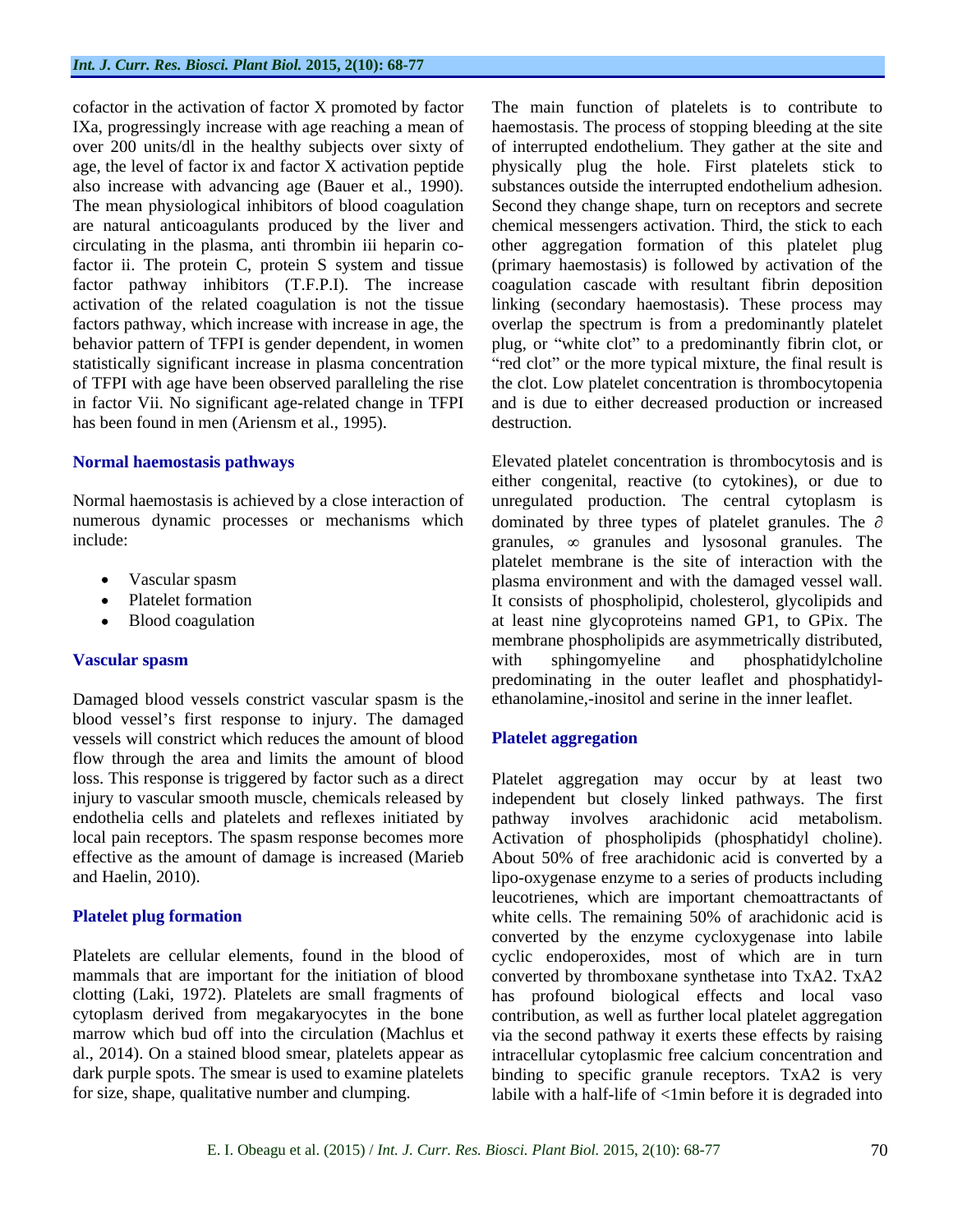the inactive thromboxane B2 (TxB2) and also greatly dependent on specific surface receptors of malonyldialdehyde. The aggregation of platelets join platelets and also by activated endothelium. The together into lose reversible aggregates, but after the necessity for calcium in many of these reactions is release reaction of the platelet granule larger, firmer aggregates form changes in the platelet membrane configuration now occur flip-flop rearrangement of the **The contact activation system** surface brings the negativity charged phosphatidyl serine and inositol on the outer leaflet, thus generating platelet factor 3 (procoagulant) activity. At the same 1997) comprises factor xii (Hageman factor), high time specific receptors for various coagulation factors molecular weight kininogen (HMWK) (fitzgeral factor) are exposed on the platelet surface and help coordinate and prekallikrein/Kallikrein (Fletcher factor). Important the assembly of the enzymatic complexes of the activities of these factors are to activate the fibrinolytic coagulation system. Local generation of thrombin will system, to activate the complement system and to generate then further activate platelets. vaso active peptides in particular, bradykinin is released

- 
- 2. Release of platelet activating and procoagulant
- 

The central event in the coagulation pathway (Mann, facilitating the attachment of prekallikrein and factor xi, 1999) is the production of thrombin which acts upon with which it circulates in a complex to the negatively fibrinogen to produce fibrin and thus the fibrin clot. This charged surface. It has been shown in invitro studies that clot is further strengthened by the cross linking action of platelet or endothelial cells can provide the necessary factor Xiii, which itself is activated by thrombin. The two commonly used coagulation test, the activated process specific receptors for factor xi. The contact system partial thromboplastin time (APTT) and the prothrombin time (PT), have been used historically to define two plasminogen cleavage, urokinase plasminogen activator pathway of coagulation activation, the intrinsic and (UPA) activation and tissue plasminogen activator (EPA) extrinsic pathway, respectively. However, this bears release most importantly from the laboratory point of view, only a limited relationship to the way coagulation is the contact activation system results in the generation of activated in vivo for example, deficiencies of factor xii factor xiia, which is able to activate factor xi, thus initiating or of factor viii both produce marked prolongation of the APTT, but only deficiency of the latter is associated with a haemorrhagic tendency. Moreover, there is **Tissue factor** considerable evidence that activation of factor IX

coagulation factors, but the activity of these proteins is to Tf in the presence of calcium ions and then becomes

frequently used to control their activity *in vitro*.

### **The contact activation system**

Platelets are not activated if in contact with healthy chemoattratants for neutrophils. The contact activation endothelial cells. Platelets have at least three roles in system also has some inhibitory effect on thrombin haemostasis. activation of platelets and prevents cell binding to 1. Adhension and aggregation forming the primary system in thrombosis via activation by polyphosphate haemostatic plug. The released from platelets (Multer et al., 2009). The contact activation system (Colman and Schmaier, from Hmwk by prekallikrein or Fxiia also function as endothelium. Recent evidence implicates the contact

molecules. When bound to a negatively charged surface in vitro, factor 3. Provision of a procoagulant surface for the xii and prekallikrein are able to reciprocally activate one reactions of the coagulation system. another by limited proteolysis, but the initiating event is not **Blood coagulation binding results in limited autoactivation that triggers the** clear. It may be that a conformational change in factor xii process. HMWK acts as a (zinc-dependent) cofactor by negatively charged surface for this mechanisms and also can activate fibrinolysis by a number of mechanisms the coagulation cascade of the intrinsic pathway.

### **Tissue factor**

(intrinsic pathway) by factor VIIa (extrinsic pathway) is Tf is the cofactor for the extrinsic pathways and the crucial to establishing coagulation after an initial physiological initiator of coagulation. It is a stimulus has been provided by factor viia -tissue factor transmembrane protein and constitutively present in (Tf) activation of factor x (Mann, 1999) (Table 1). Investigation of the coagulation system centers on the under some conditions, endothelial cells factor viia binds of stimulated inflammatory cells such as monocytes and u many tissues outside the vasculature and on the surface of stimulated inflammatory cells such as monocytes and under some conditions, endothelial cells factor viia binds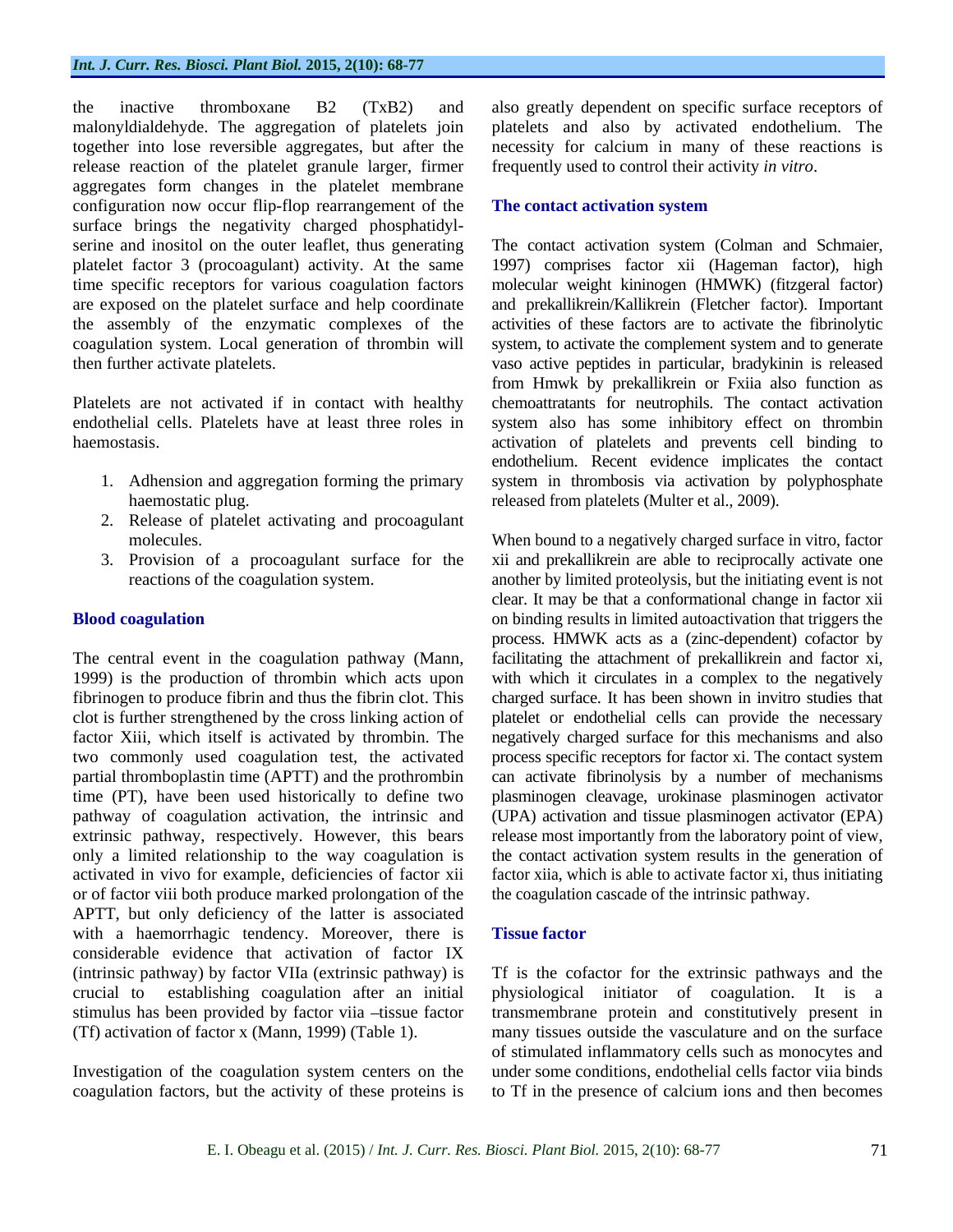enzymatically active. Some amounts of factor viia are

Factors VIII and V are the two most labile of the coagulation factors and they are rapidly lost from stored blood or heated plasma. They share considerable structural homology and are cofactors for the serine proteases fix and fx, respectively, the both require proteolytic activation by factor lla or xa to function factor VIII circulates in combination with vwf, which is present in the form of large milltimers of a basic 200 KDa monomer. One function of vwf is to stabilize factor VIII and protect it from degradation. In the absence of vwf, the survival of factor VIII in the circulation is extremely short. VWF may also serve to deliver factor VIII to platelets adherent to a site of vascular injury once factor VIII has been cleaved and activated by throbin, it

The vitamin k-dependent factors group includes coagulation factor II, VII, IX and X. however, it is important to remember that the anticoagulant protein s, c and z are also vitamin k-dependent. Each of these proteins contains a number of glutamic acid residues at

present in the circulation but bound to Tf. The factor K-dependent mechanism. This results in a novel amino viia-Tf complex can activate both factor X and therefore acid, y-carboxyglutamic acid, which by binding calcium is two routes to thrombin production are stimulated factor essential in promoting a conformational change in the xa subsequently binds to Tfpl and then to factor vlla to protein and binding of the factor to negatively charged form an inactive quaternary (xa-Tf-vlla-Tfpl) complex. phospholipid. Because this binding is crucial for This mechanism therefore functions to short off the coordinating the interaction of the viral factor, the proteins extrinsic pathway after an initial stimulus to coagulation produced in the absence of vitamin K (PIVKA) that are not has been provided. y-caroxylated are essentially functionless. The vitamin k- **Cofactors Cofactors require cleavage, sometimes with release of a small peptide** its amino terminus that are y-carboxylated by a vitamin dependent factors are proenzymes or zymogens which (activation peptide) to become functional.

### **Conversion of fibrinogen to fibrin**

Fibrinogen is a large dimeric protein consisting of three polypeptides, it has a high molecular weight of 340,000 plasma glycoprotein. Fibrin is formed from fibrinogen by thrombin cleavage releasing the A and B peptides from fibrinogen, this result in fibrin monomers that then associate and precipitate forming a polymer that is the visible clot (Lord, 2007).

### **Conversion of prothrombin to thrombin**

no longer binds to vwf. plasma protein. It is press in normal concentrations of **The vitamin K-dependent factors** the conversion of prothrombin (factor II) and inactive Prothrombin has a molecular weight of 72,000, it is a blood 130mg/dl. The prothrombinase complex catalyzes zymogen to thrombin (factor IIa) an active serine protease. The activation of thrombin is a critical reaction in the coagulation cascade, which functions to regulate haemostasis in the body. Prothrombin is converted to thrombin in the presence of thromboplastin and calcium ion during blood clotting.

| Tuble 11 bome properties of conguinton fuerors                                                                        |                                   |                      |                  |                                        |  |
|-----------------------------------------------------------------------------------------------------------------------|-----------------------------------|----------------------|------------------|----------------------------------------|--|
| No.                                                                                                                   | <b>Factor</b>                     | <b>RMM</b> (Daltons) | <b>Half-life</b> | <b>Concentration in plasma (mg/dl)</b> |  |
|                                                                                                                       | Fibrinogen                        | 340 000              | 90h              | $150.0 - 400.0$                        |  |
|                                                                                                                       | Prothrombin                       | 70 000               | 60 h             | $10.0 - 15.0$                          |  |
|                                                                                                                       | <b>Contract Contract</b>          | 330 000              | $12-36h$         | $0.5 - 1.0$                            |  |
| <b>VII</b>                                                                                                            | $\sim$                            | 48 000               | 6 h              | 1.0                                    |  |
| <b>VIII</b>                                                                                                           | <b>Service</b>                    | 200 000              | 12 <sub>h</sub>  | < 0.01                                 |  |
| <b>VWF</b>                                                                                                            | <b>Contract Contract Contract</b> | 800 000-140 000000   | 10-24 $h^a$      | $0.5 - 1.0$                            |  |
| 1X                                                                                                                    | <b>Service</b>                    | 57 000               | 24 h             | 0.01                                   |  |
|                                                                                                                       |                                   | 58 000               | 40 h             | 0.75                                   |  |
| X1                                                                                                                    |                                   | 158 000              | 60 h             | 1.2                                    |  |
| X11                                                                                                                   | $\sim$ $\sim$                     | 80 000               | 48-52            | 0.4                                    |  |
| Prekallikrein                                                                                                         | <b>Contract Contract Contract</b> | 85 000               | 48 h             | 0.3                                    |  |
| <b>HMWK</b>                                                                                                           | $\sim$ $\sim$                     | 120 000              | 6.5 days         | 2.5                                    |  |
| X11                                                                                                                   |                                   | 32 000               | $3-5$ days       | 2.5                                    |  |
| RMM, relative molecular mass (molecular weight); h, hours; HMWK, high molecular weight Kininogen; VWF, Von Willebrand |                                   |                      |                  |                                        |  |
| factor.                                                                                                               |                                   |                      |                  |                                        |  |

#### **Table 1. Some properties of coagulation factors**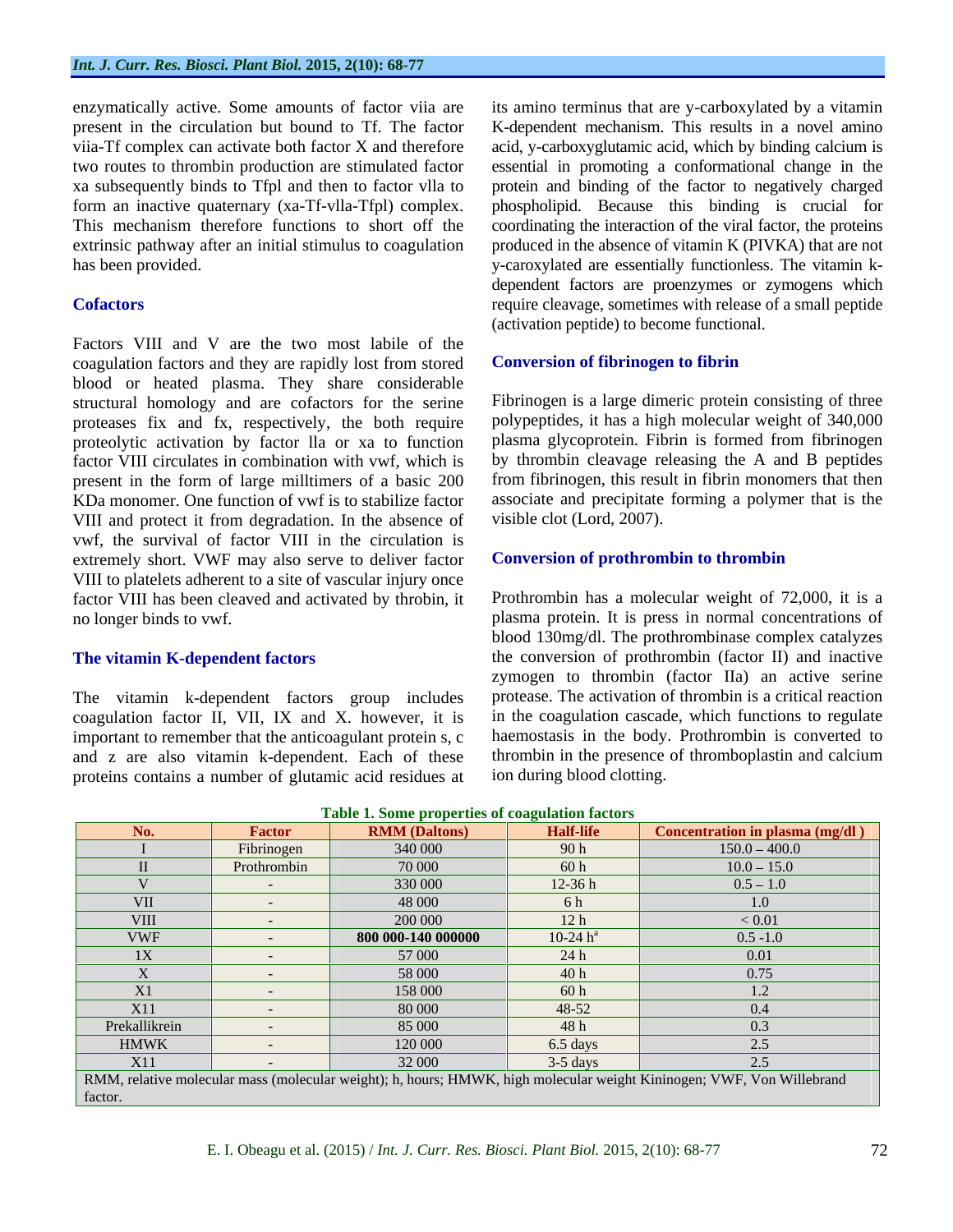



### **Fibrinolytic enzyme in the elderly** Name: fibrinogen

During aging, fibrinolytic activity in plasma increase markedly (Manucci and Maris, 1995) in the elderly. Activator: Thrombin There is secondary hyper fibrinolysis which results to an increased D-dimer and plasmin antiplasmin complex.

Plasma antigenic markers of fibrinolysis V, Z, plasminogen activator inhibitor (PAI-1) fibrin fragment Factor II d-dimer and plasmin antiplasmin complex (PAP) for the prediction of arterial thrombosis in healthy elderly Name: prothrombin persons over the age 65. They found out that there was increasing quartile of D-dimer and PAP levels but not of PA1-1, there was no independent risk of myocardial infarction or coronary death, but not of angina

In older persons, increase in plasma antigenic markers of Factor III fibrinolysis predict aterial thrombosis and these markers play in major role in identifying a high risk of aterial

The clotting factors are the group of chemicals that are constantly circulating in the blood or present in tissues of the blood vessels. These compounds are responsible Factor IV for the formation of a blood clot. Clotting factors are usually inactive but once there is tissue injury to the wall Name: Calcium of the blood vessel, the first factor is activated. This has a cyclical effect with each factor activating the next.

#### **Functions of clotting factors**

**HAEMOSTASIS** (Fig. 1). It is made up of several mechanisms with the Haemostasis is the body's mechanism to stop blood loss coagulation phase involving the clotting factors and the whereby one clotting factor activates the next is known eventually convert fibrinogen to fibrin which then forms thereby completely stop blood loss. Therefore the of a blood clot and stabilize it for as long as necessary. Clotting factors are therefore known as procoagulants.

#### **List of clotting factors List of clotting factors**

#### **Factor I**

Name: fibrinogen Source: liver Pathwy: Both extrinsic and intrinsic Activator: Thrombin Actions: when fibrinogen is converted into fibrin by

thrombin, it forms long strands that compose the mesh network for clot formation.

#### **Factor II**

(Cushman et al., 1999). then activates fibrinogen into fibrin. Name: prothrombin Source: liver Pathway: Both extrinsic and intrinsic Activator: prothrombin activator Actions: prothrombin is converted into thrombin which

#### **Factor III**

disease in this age group. Source: platelets (intrinsic) and damaged endothelium **Clotting factors** Pathway: Both intrinsic and extrinsic. Name: thromboplastin/Tissue factor (cells) living the blood vessel. Activator: Injury to blood vessel. Action: activates factor VII (VIIa).

#### **Factor IV**

Name: Calcium Source: Bone and absorption from food in gastrointestinal tract.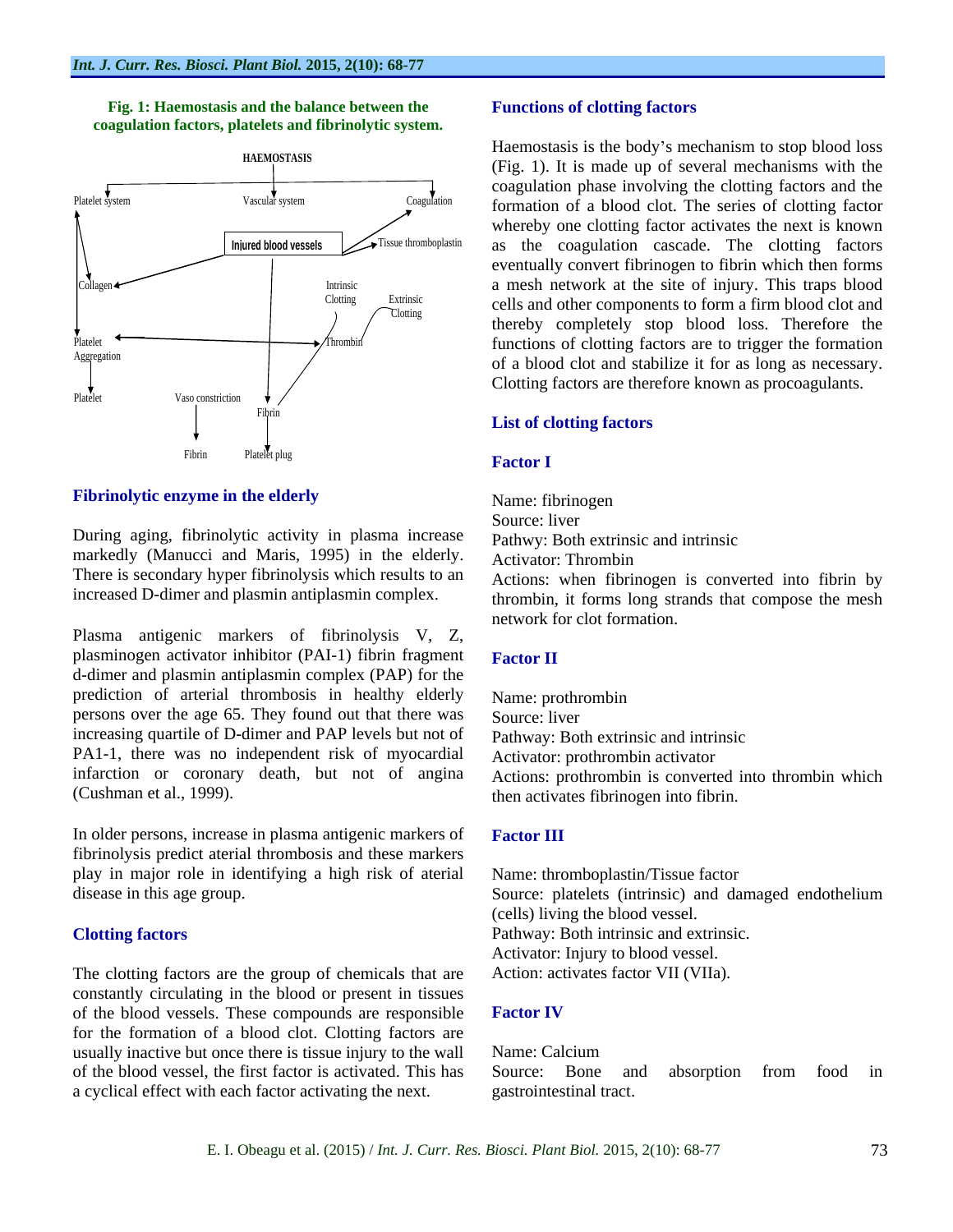of the other clotting factors.

Source: Liver and platelets and intrinsic<br>
Pathway: both extrinsic and intrinsic<br>
Source: Liver Pathway: both extrinsic and intrinsic<br>Activator: Thrombin<br>Pathway: Intrinsic Thromprombin (prothrombin activator).

### Factor VII **Factor XII**

Name: Proconvertin/serum prothrombin conversion Name: Hagem<br>source: Liver accelerator (SPCA) stable factor.<br>
Source: Liver<br>
Pathway: Intrinsic Activator: Factor III (Tissue factor). Actions: Activates factor X which works with other factors to convert prothrombin into thrombin.  $\frac{\text{acuvz}}{\text{clots}}$ 

### **Factor VIII**

Name: Anti-hemophilic factor (AHF). Source: Endothelium living blood vessel and platelets Source: Liver (plug). Source: EVE Actions: Works with factor IX and calcium to activate  $\frac{C_{\text{tot}}}{}$  Prekallikrein

Name: Christmas factor / plasma thromboplastin Kininogen component (PTC)/ Antihemophilic factor B. Source: Liver Actions: works with factor VIII and calcium to activate factor X. **Solution 2. Solution 2. A Solution 2. A Solution 2. A Solution 2. A Solution 2. A Solution 2. A Solution 2. A Solution 2. A Solution 2. A Solution 2. A Solution 2. A Solution 2. A Solution 2. A Solution 2. A S** 

Pathway: Both extrinsic and intrinsic. Actions: Works with platelet phospholipids to convert Action: works with many clotting factors for activation prothrombin into thrombin. This reaction is made faster by activated factor V.

#### Factor V **Factor XI Factor XI**

Name: Proaccerin/Labile factor Name: Plasma thromboplastin antecedent (PTA)/ Activator: Thrombin **Pathway: Intrinsic** Action: Works with factor X to activate. Activator: factor XII + prekallikrein and kininogen. antihemophilic factor c. Source: Liver Pathway: Intrinsic Actions: works with calcium to activate factor IX.

### **Factor XII**

Source: Liver **Example 2018 Contract Contract Contract Contract Contract Contract Contract Contract Contract Contract Contract Contract Contract Contract Contract Contract Contract Contract Contract Contract Contract Con** Pathway: Extrinsic Activator: contact with collagen in the torn wall of blood Name: Hageman factor Source: Liver Pathway: Intrinsic vessels. Action: works with prekallikrein and kininogen to activate factor xi. Also activates plasmin which degrades clots.

### **Factor XIII**

Pathway: Intrinsic<br>Actions: stabilizes the fibrin mesh network of a blood Activator: Thrombin<br>Activator: Thrombin<br>Actional Media and Solid by helping fibrin strands to link to each other. factor X. **Factor IX** Action: works with Kininogen and factor XII to activate Source: Liver **Source:** Liver **Source:** Liver **Source:** Liver **Pathway** Intrinsic Liver Action: works with Prekallikrein and factor XII to Activator: Factor XI and calcium Name: Fibrin stabilizing factor Source: Liver Activator: thrombin calcium Prekallikrein Source: Liver Pathway: Intrinsic factor XI. Kininogen and *Kininogen* Source: Liver Pathway: Intrinsic activate factor XI.

# **Natural anticoagulants aging and thromboembolism**

**Factor X** The normal aging process alters blood coagulation Name: Stuart Prower factor/Stuart factor. with advancing age. The plasma concentration of several Source: Liver **coagulation** factor namely fibrinogen, factor VII, factor Pathway: Extrinsic and intrinsic and intrinsic VIII, factor IX, high molecular weight kininogen and Activator: Factor VII (extrinsic) / factor IX + factor VIII prekallikrein, decrease in healthy individuals paralleling + calcium (intrinsic). the physiological aging process. Plasma parameters ofsystem in humans with an associated vascular disease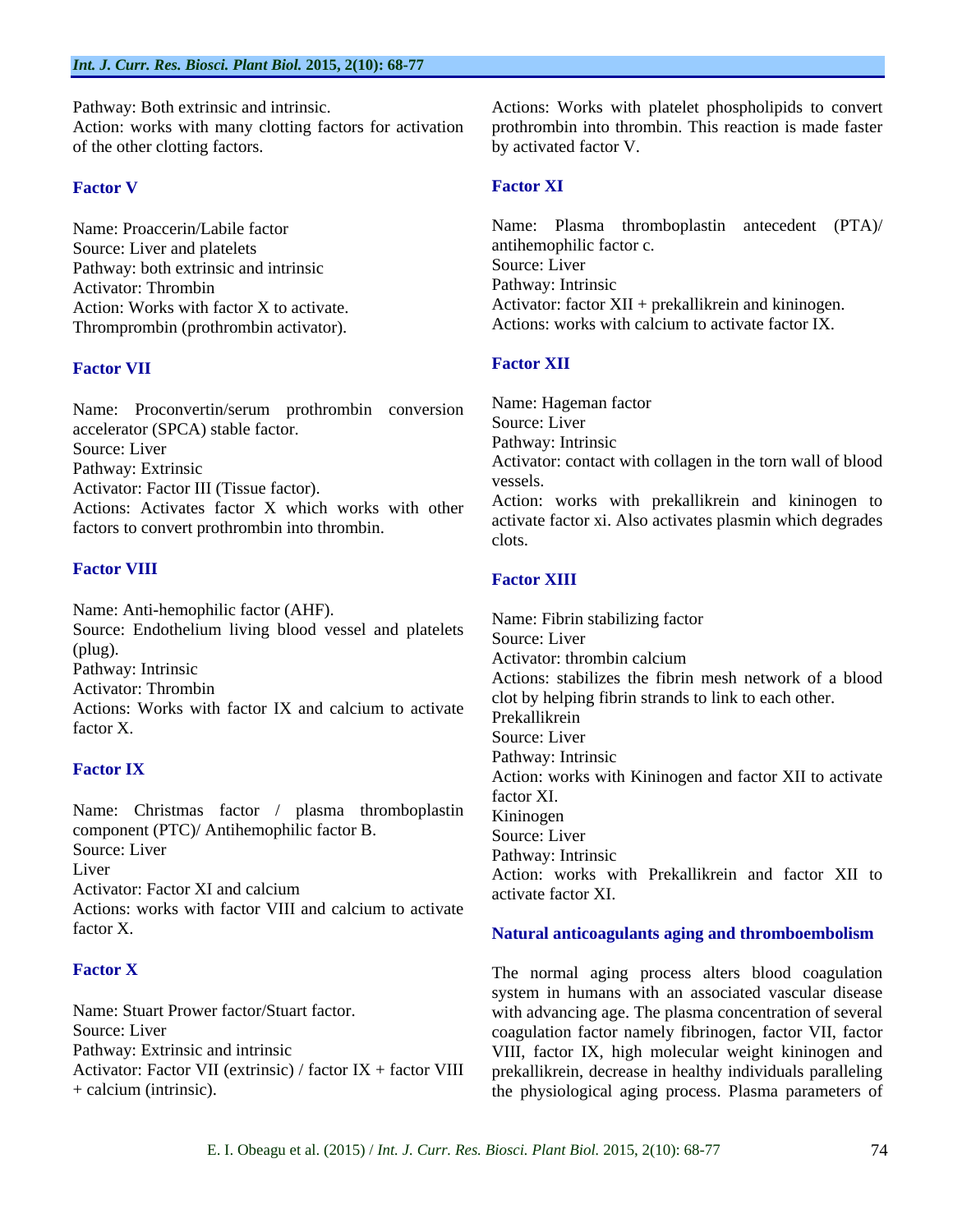clotting activate invivo such as prothrombin fragment

Natural anticoagulants including antithrombin III heparin cofactor II, protein C, protein S and tissue factor et al., 1993). pathway inhibitor can modulate the reactions of blood

In healthy elderly subjects, heparin cofactor II plasma significantly changed in the two group, but a decrease of concentration is lower than in younger subjects sensitivity to the spedific inhibitor, rotenme, occurred in independently of gender. In women, statistically a substantial number of aged individuals (Merlo-Pich et significant increases in the plasma concentration of the tissue factor inhibitor have been observed protein C mean platelet life span which in turn affects the mean level rise with age in both sexes as well as free protein S level. In healthy elderly individuals, an increase in natural anticoagulants can balance the age-ratetad Metabolism of vitamin K increase to clotting mechanism are antibodies that neutralize specific clotting proteins, thereby interfering Vitamin K is required for the biological activity of

prothrombic state (Van-Gorp and Branddies, 1998).

et al., 1997). This probably explains the development of thromboembolic disease. Additional factor such as major surgery or malignant disease multiply the risk of higher than current recommendations improve

In recent study of platelet life span during aging, Kotze and his colleagues isolated platelet from blood of baboons and treated them with neuraminidase to remove research showed that the removal of sialic acid by coagulation factors occur in the liver. The conversion of

1+2 fibrinopeptide A, thrombin antithrombin III by agonists *in vitro*, nor their sites of sequestration but complex and D-dimer are positively related with age. shortened their life span. And there was an exponential neuraminidase did not affect the aggregation of platelets correlation between the shortening of the mean platelet life span and the amount of sialic acid removed (Kotze et al., 1993).

coagulation system. The occurrence of menopause is Also merlo-pich and his colleagues assayed NADH accompanied by a significant increase in antithrombin coenzyme Q reductase in platelet mitochondrial III plasma level, the mean antithrombin III level in older membranes obtained from 17 pools of two venous blood women exceeds the level in male counterparts samples from female young (19-30 years) individuals (Sapripanti and Carpi, 1999). and 18 pools from aged ones (66-107 years). The research showed that the enzyme activities were not al., 1996). Therefore the effect of aging is shorten the platelet count (Kotze et al., 1993).

### **Metabolism of vitamin K**

with their normal function. Several coagulation factors. It plays a vital role in blood **Thromboembolism in the elderly** vitamin K is continuously being synthesized in the The aging process is associated with increased and vitamin K is act as a cofactor in the carboxylation of fibrinolysis parameter resulting in an overall glutamyl to gamma-carboxyglutamyl residues. coagulation especially in vitamin K dependent factor X. intestinal tract by bacterial flora. The metabolic role of

In the elderly, unregulated clotting will result in the are produced, gamma-carboxyglutamyl containing conversion of the blood vessels and thrombosis (Kalfalis proteins are also abundantly available in bone tissue. thromboebolism in this population. biochemical markers of bone formation as well as bone **Platelet function during aging** moderately increased in the presence of a vitamin K Besides the hepatic tissues, in which the clotting factors Evidence from observational studies and first intervention rails indicate that vitamin K intakes much than current recommendations density. Activated partial thromboplastin time (APTT) is deficiency.

### **Clinical significance of prothrombin time**

platelet membrane sialic acid, a process which The prothrombin time test is used for controlling artificially ages the platelets. The platelet were then anticoagulant therapy and ideal prothrombin time range labeled with IIIIn and their mean life span *in vivo* for this therapy is 20-25 seconds. Decreased distribution and sites of removal of sialic acid on the prothrombin time is associated with increased level of attachment of immunoglobulin to platelet were factor VII. The first is prolonged as a result of liver investigated and related to the sequestration of t he disease since the physiology of blood coagulation platelets by the spleen, liver and bone marrow. The closely linked to liver function, synthesis of some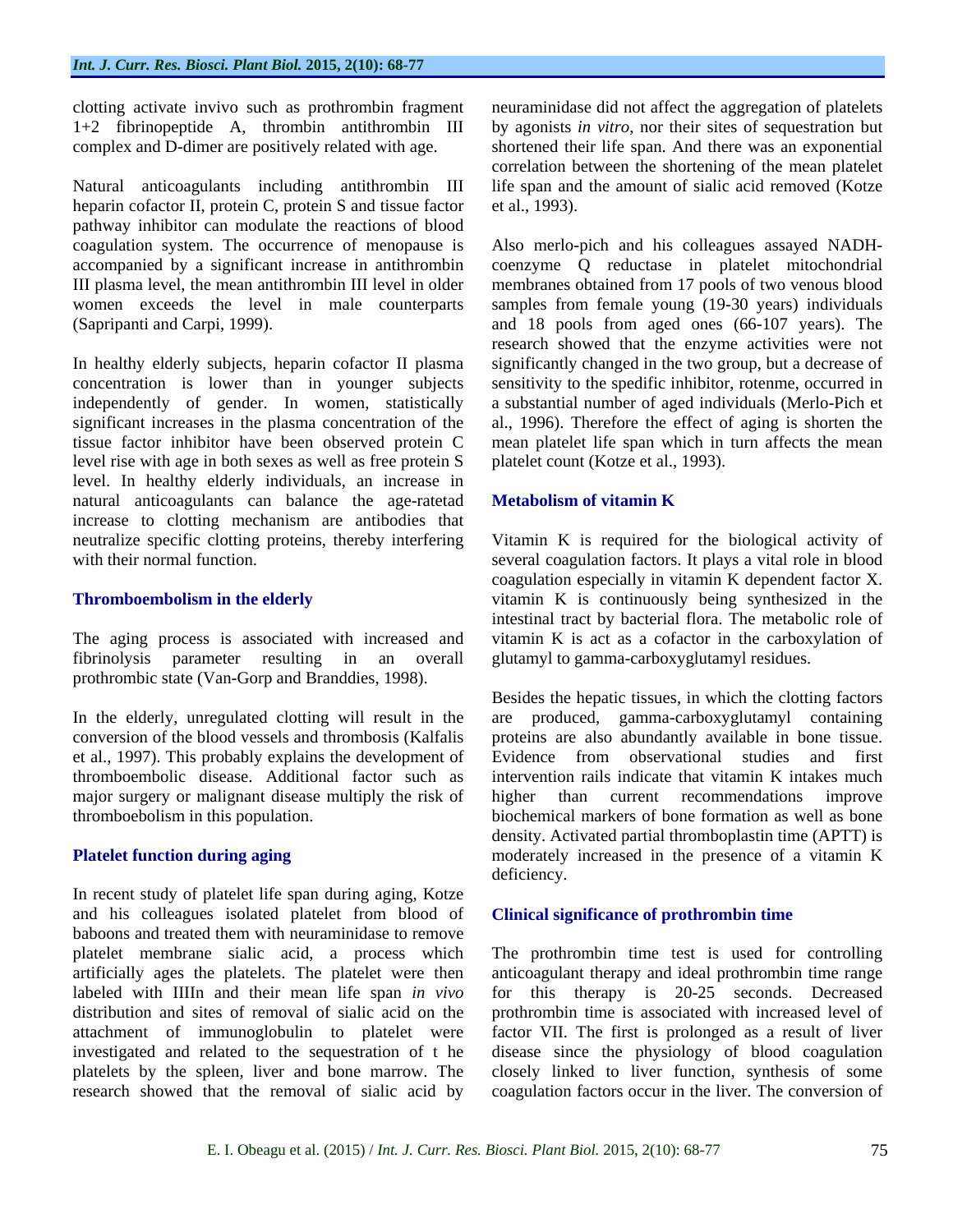#### *Int. J. Curr. Res. Biosci. Plant Biol.* **2015, 2(10): 68-77**

### **Clinical significance of activated partial thromboplastin time (APTT)** References

coagulation DIC, in liver cirrhoses. Also liver disease is developed as massive transfusion with stored prolonged the tissue Factor coagulation pathway is dependent. APTT. It is also moderately increased in the presence of a vitamin K deficiency. Also patients with previously Balleisen, L., Bailey, J., Epping, P.H., Schulte, H., Loo, undiagnosed haemophilia (though it has not been thought to be a problem in old age) or congenital coagulation disorder present with prolonged APTT.

### **Clinical significance of platelet counts**

Thrombocytopeania is the disease in platelet numbers and this may result in either an internal or external haemorrhage when the count is less than 50,000 platelets Boon, E.D., 1993. An overview of hemostasis. Toxicol. per mm<sup>3</sup> purpura (sensil) seen in elderly people is a Pathol. 21(2), 170-79. haemorrhagic disorder due to defects in vascular Clemetson, K.J., reaction in reduced number of platelets. An increased platelet production (thrombocytosis) may follow Colman, R., Schmaier, A., 1997. Contact system, a

Haemostasis is the instinctive response for the body to stop bleeding and loss of blood. During haemostasis three steps occur in a rapid sequence. Vascular spasm is the first response as the blood vessels constricts to allow less blood to be lost. In the second step, platelet Ershler, W.B., 1983. Intetleukin-6, a cytokine for plug formation, platelet stick together to form a temporary seal to cover the break in the vesselwall. Hamilton, P.J., Allardyce, M., Ogston, D., Dawson, The third and last step is called coagulation or blood clotting. Coagulation reinforces the platelets plug with fibrin threads that act as a "molecular glue". Platelets are large factors in the haemostatic process. They allow for the creation of the "Platelet plug" that forms almost directly after a blood vessel has been ruptured. Kotze, H.F., Van-Wyk, V. Lotter, M.G., 1993. Influence Within seconds of a blood vessel's epithelial wall being disrupted, platelets begin to adhere to the sub endothelium surface. It takes approximately sixty seconds until the first fibrin strands begin to intersperse among the wound. After severe minutes

fibrinogen to fibrin is facilitated by the the platelet plug is completely formed. With reticuloendothelial system. Prothrombin time is also advancing age, many individuals who are otherwise decreased in disseminated intravascular coagulation normal show laboratory evidence of heightened (DIC). In normal aging, prothrombin time is increased in coagulation enzyme activity. The aging process is both men and women and in a study by Hamilton et al. associated with increased and fibrinolysis parameter (1974) in 61 subjects. The prothrombin time increased in resulting in an overall prothrombic state. In the both sexes. elderly, unregulated clotting will result in the conversion of the blood vessels and thrombosis

#### **References**

- APTT is prolonged in disseminated intravascular Ariensm, R.,Coppola, R., Potenza, I., Mannucci, P., 1995. The Increase with age of the components of Blood Coag. Fibrinol. 6, 433-37.
	- J., 1985. Epidemiological study on factor VII, factor viii and fibrinogen in industrial population. Baseline data on the relation to age, gender, body-weight, smoking, alcohol, pill using and menopause. Throm. Haemost. 45, 475-79.
	- Bauer, K.A., Kass, B.L., Cate, H.C., Hawiger, J.J., 1990. Rosenberg RD: factor ix is activated *in vivo* by the tissue factor mechanism. Blood. 76, 731-36.
	- Pathol. 21(2), 170-79.
	- 2012. Platelets and primary haemostasis. Thromb. Res. 129(3), 220-224.
- heamorrhage, surgery. vascular biology modulator with anticoagulant, **Conclusion** attributes. Blood. 90(10), 3819-43. profibrinolytic, antiadhesive and proinflammatory
	- Cushman, M., Lemaintre, R.N., Kuller, L.H., 1999. Fibrinolytic activation markers. Predict myocardial infarction in lytic activation markers. Predict myocardial infarction in the elderly. Arterioscler Thromb. Vasc. Biol. 19(3), 493-498.
	- gerontologist. J.A.M. Geriatr Soc.  $41, 179 181$ .
	- A.A., Douglas, A.S., 1974. The effect of age upon the coagulation system. J. Clin. Pathol. 27, 980-82.
	- Kalfalis, M., Egan, J.O., Cawthem, K.M., 1997.The regulation of clotting factors. Crit. Rev. Eukaryot. Gene Expr. 7(3), 241-80.
	- of platelet sialic acid on aging. Throm.Haemostasis. 70(4), 676 -80.
	- Laki, K., 1972. Our ancient heritage in blood clotting and some of its consequences. Ann. New York Acad. Sci. 202, 297-307.